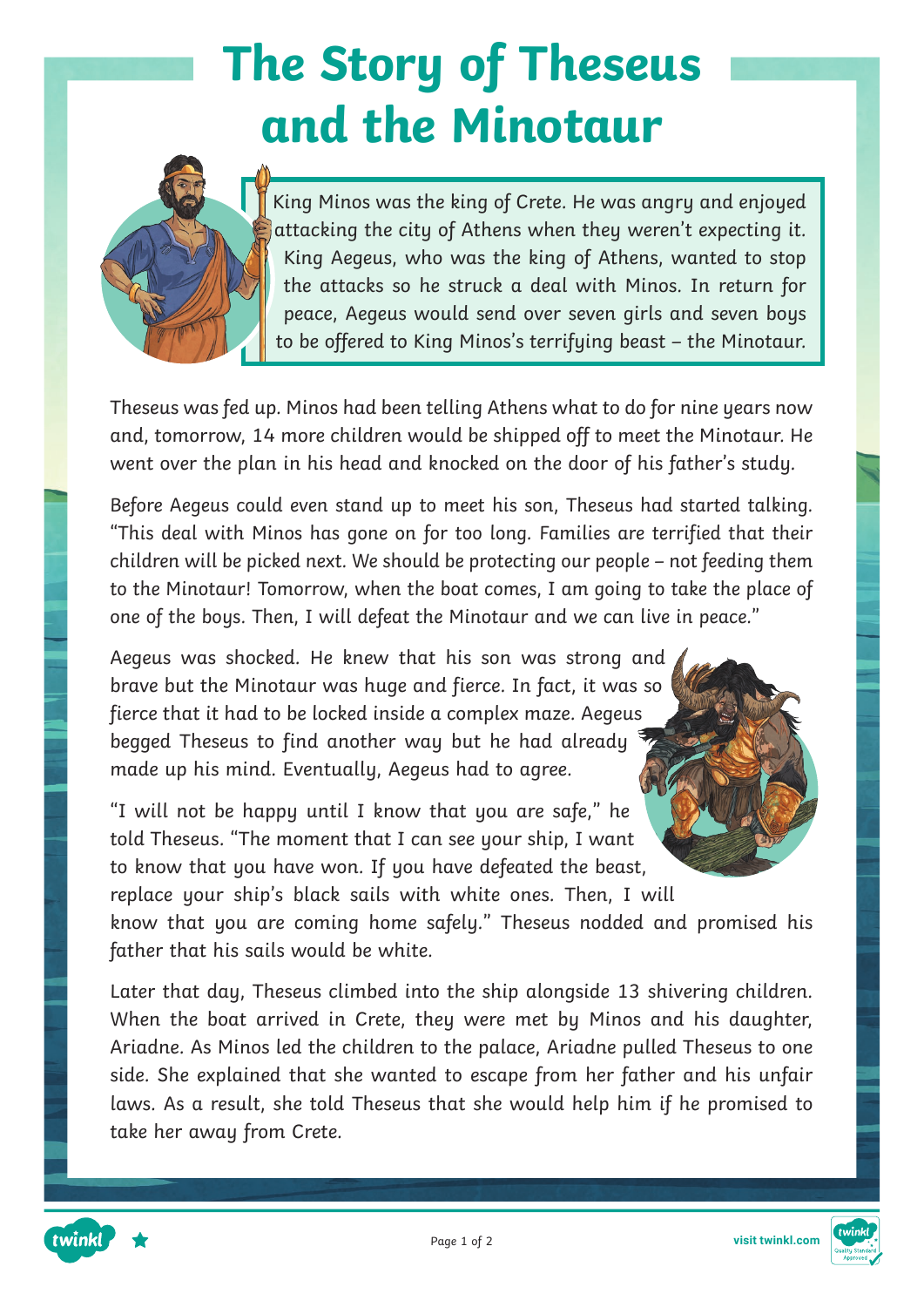### **Theseus and the Minotaur**

Agreeing to help, Theseus and Ariadne went to see Daedalus. He had invented the labyrinth that the Minotaur was being kept in. Wanting to be a hero, Daedalus agreed to help. Later that night, the three met at the entrance to the labyrinth.

Holding out a ball of string, Daedalus explained his plan. "This labyrinth has been designed to be so complicated that I can't even escape it. However, if you unravel this string behind you, you will be able to use it to find the entrance again. Ariadne and I will stay here to make sure that nobody else comes in. Good luck."

With that, the doors to the labyrinth closed and Theseus set off to find the Minotaur. Leaving the string behind him, he searched through the narrow passages until, at last, he was face to face with the beast. The Minotaur was stronger but Theseus was quicker and smarter. After a long battle, Theseus emerged victorious. The Minotaur had been defeated.

Theseus immediately made his way to the ship with Ariadne. He had done it! No more children would ever have to meet the Minotaur. Feeling tired but happy, Theseus hoisted the black sails of his ship and headed for home, forgetting all about the promise that he had made to his father.







twinkl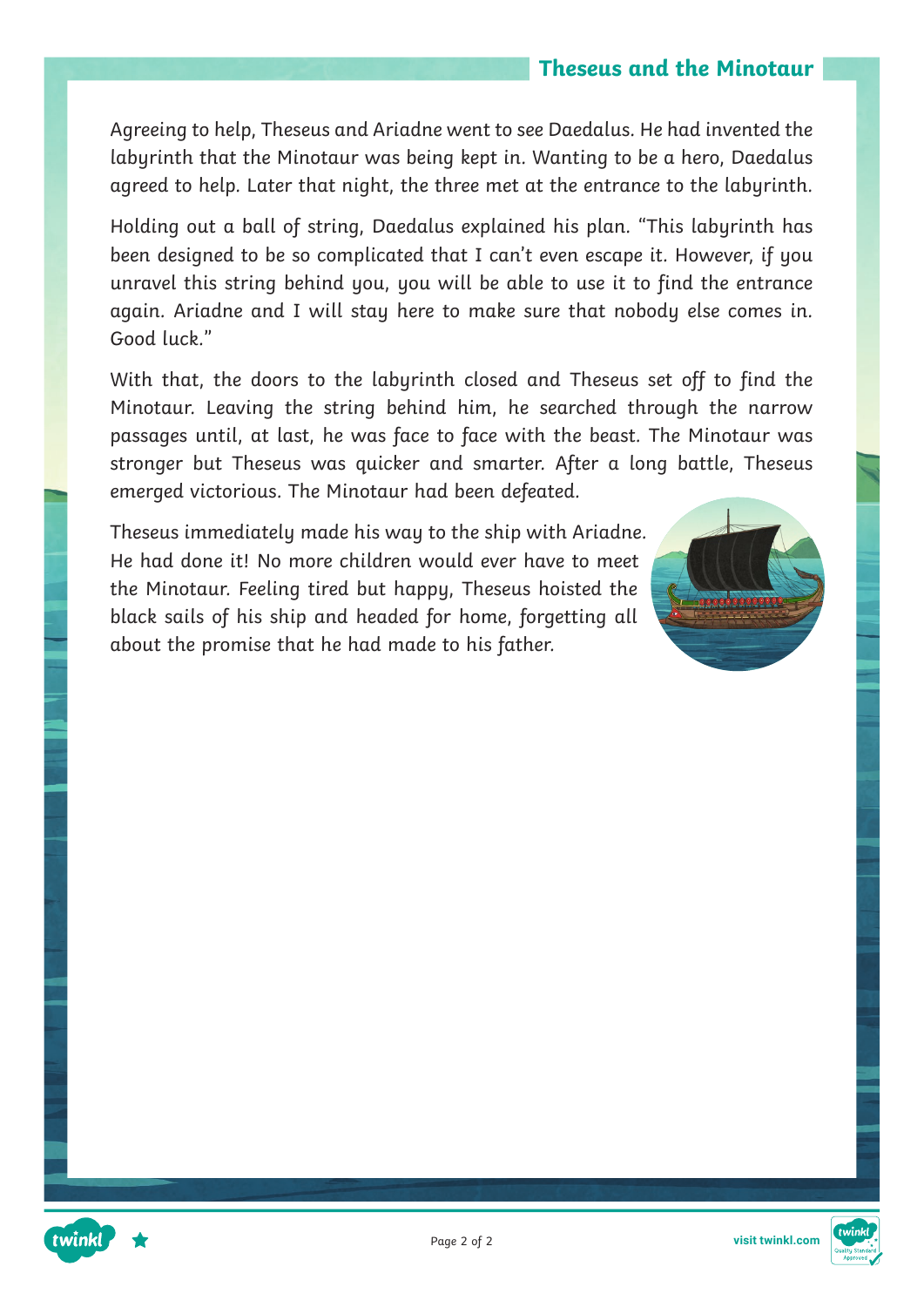## **Questions**

- 1. Each year, how many girls were offered to the Minotaur? Tick one.
	- $O$  three
	- $\bigcap$  seven
	- $O$  five
	- $\bigcirc$  one

 $\overline{a}$ 

2. Number the events from 1-4 to show the order that they occurred.

Theseus and Ariadne asked Daedalus for help.

Theseus defeated the Minotaur.

Theseus and the children set sail for Crete.

Aegeus begged Theseus not to go.

- 3. Look at the paragraph beginning **Before Aegeus could even...** Find and copy one word which means the same as **beat**.
- 4. Who gave Theseus the ball of string?
- 5. Add in the missing words to complete the sentence.

On the way back from Crete, Theseus forgot to change his \_\_\_\_\_\_\_\_\_-coloured sails to -coloured sails.

6. Imagine that you are Theseus about to fight the Minotaur. Describe how you feel.

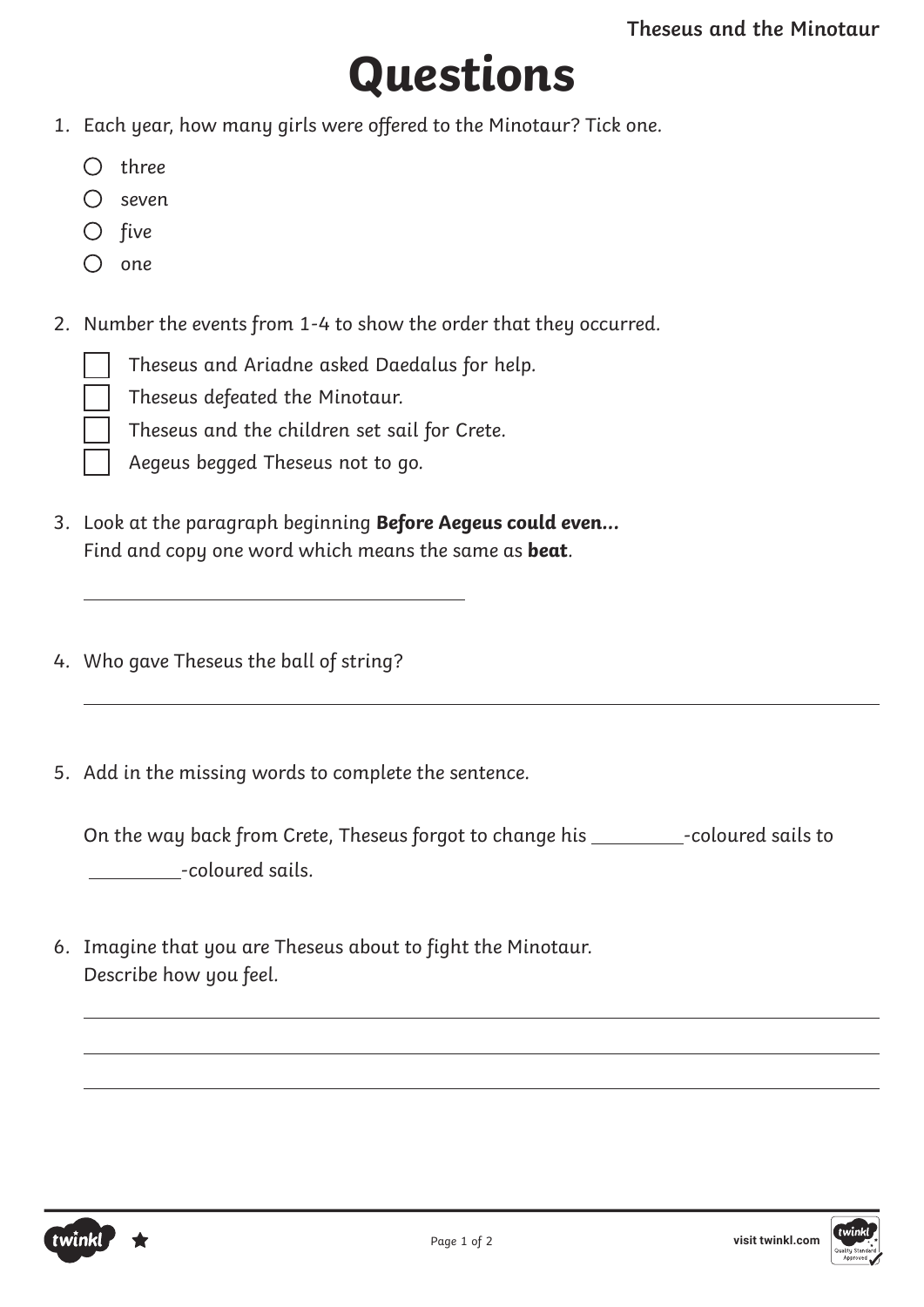7. What do you think happened when Theseus arrived home? Explain your answer.

8. Describe King Minos's character using the text to help you.

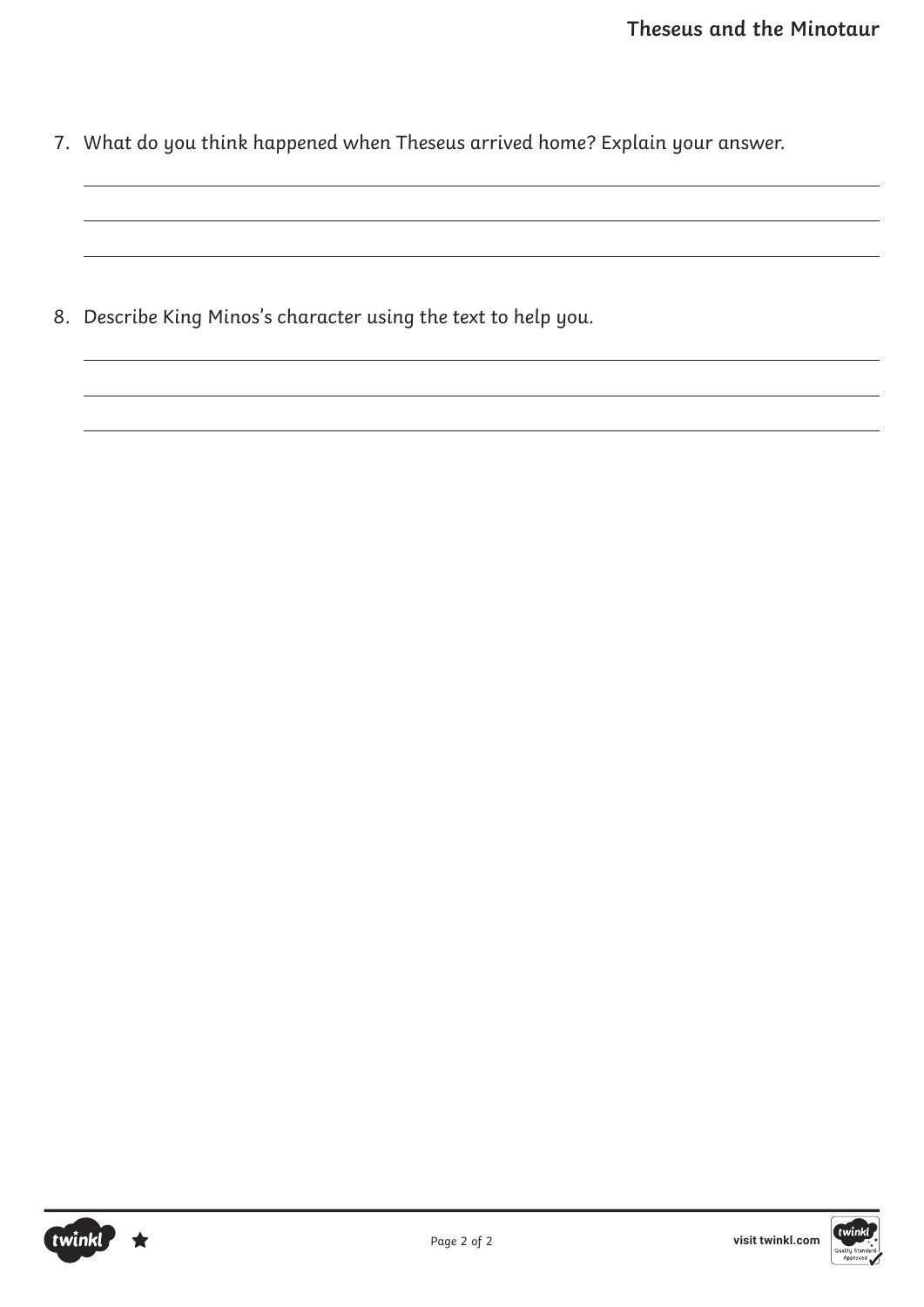### **Answers**

- 1. Each year, how many girls were offered to the Minotaur? Tick one.
	- $\bigcap$  three
	- **seven**
	- $O$  five
	- $\bigcirc$  one
- 2. Number the events from 1-4 to show the order that they occurred.
	- **3** Theseus and Ariadne asked Daedalus for help.
	- **4** Theseus defeated the Minotaur.
	- **2** Theseus and the children set sail for Crete.
	- **1** Aegeus begged Theseus not to go.
- 3. Look at the paragraph beginning **Before Aegeus could even...** Find and copy one word which means the same as **beat**. **defeat**
- 4. Who gave Theseus the ball of string? **Daedalus gave Theseus the ball of string.**
- 5. Add in the missing words to complete the sentence.

On the way back from Crete, Theseus forgot to change his **black**-coloured sails to **white**-coloured sails.

6. Imagine that you are Theseus about to fight the Minotaur. Describe how you feel.

**Pupils' own responses, such as: I am terrified because this beast is so vicious that it has to be locked away inside a huge maze. I hope that I am successful and that the string works. If it doesn't, I could be trapped here forever.**

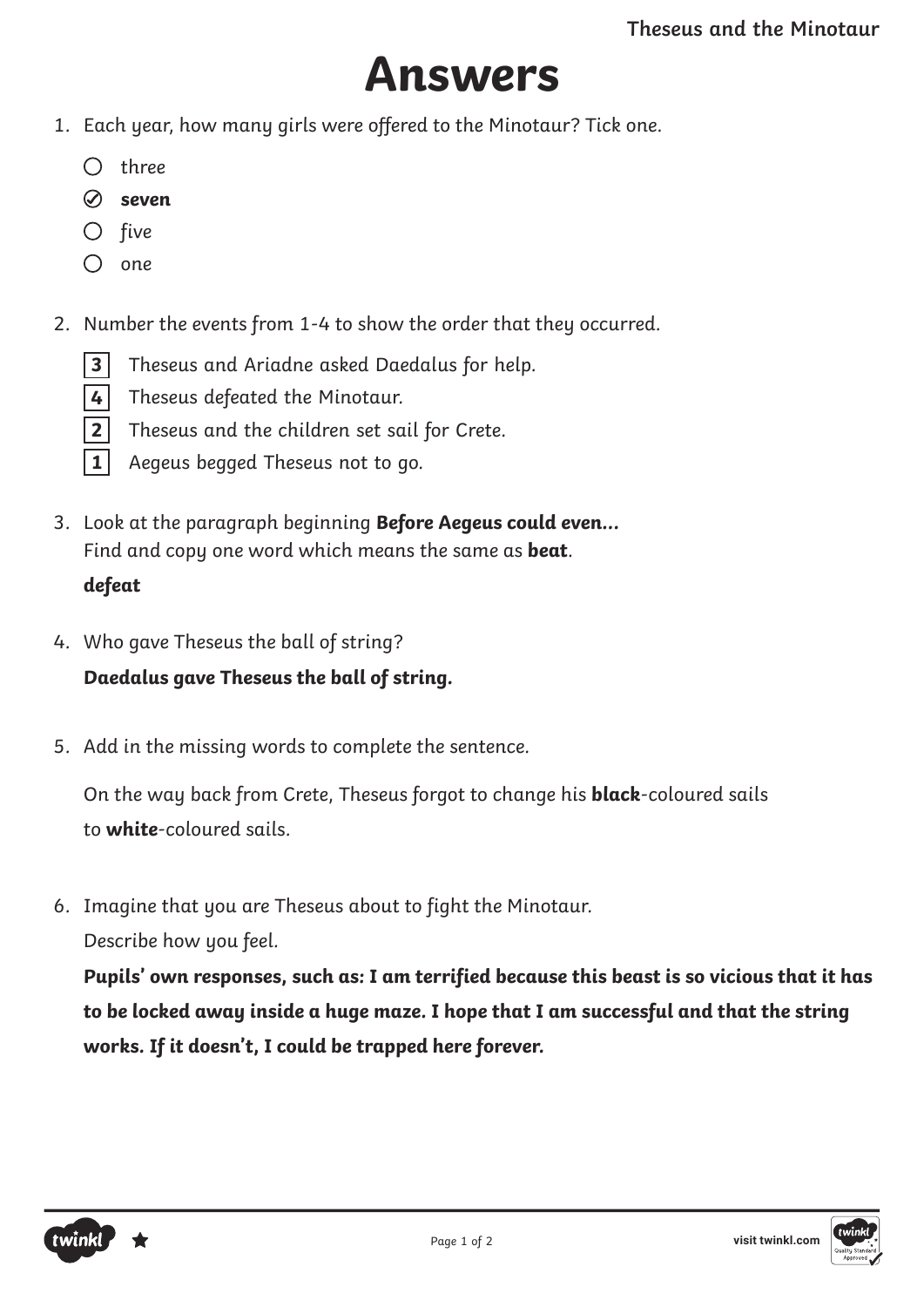- 7. What do you think happened when Theseus arrived home? Explain your answer. **Pupils' own responses, such as: I think that Theseus would have gone straight to his father who would be surprised to discover that Theseus had been successful. This is because he forgot to change the sails from black to white.**
- 8. Describe King Minos's character using the text to help you.

**Pupils' own responses, such as: King Minos is unfair because in the text it says Ariadne '…wanted to escape from her father and his unfair laws.' He is also not a very nice person because it says that he enjoyed attacking Athens.**

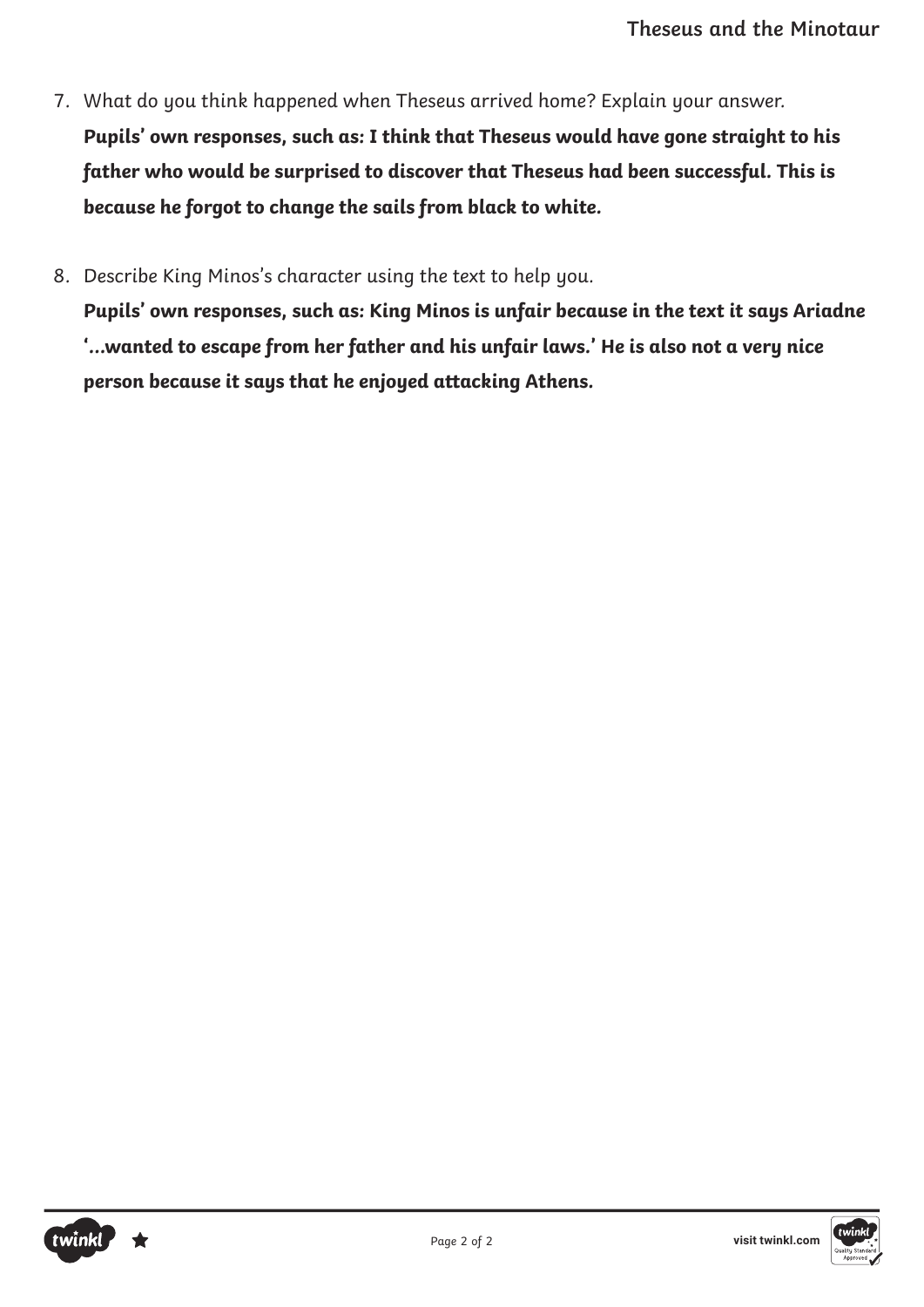# **The Story of Theseus and the Minotaur**

King Minos of Crete, who believed that Athens was responsible for the loss of his son, would periodically attack the city. Wanting to prevent the attacks, the King of Athens, Aegeus, struck a deal with King Minos. Each year, he would send over seven Athenian boys and seven Athenian girls as an offering to King Minos's bloodthirsty beast – the Minotaur. In return, Minos would leave Athens alone.

Hands shaking, Theseus walked towards the door and went over the speech in his head. The days of Minos telling Athens what to do had gone on for long enough; it was time to take a stand. Hesitantly, he knocked. Aegeus called him inside and looked up proudly at the tall, muscular warrior his son had become.

Before Aegeus could greet him, Theseus began his speech. "This pact with Minos has gone on for long enough. Families are terrified that their children will be picked next. It's no way to live! We should be protecting our people – not offering them to a beast! Tomorrow, when the boat comes, I am  $\Box$  going to take the place of one of the boys. Then, I will slay the Minotaur and put an end to this nightmare."

Aegeus was shocked. He knew that his son was strong but the Minotaur was so fierce that it had to be guarded deep within a complex maze. Aegeus pleaded with Theseus to find another way but he had already made up his mind. Eventually, Aegeus had to admit defeat.

"I will not rest until I know that you are safe," he told Theseus. "The moment that your ship crosses the horizon, I want to know that you have won. If you are successful, replace your ship's black sails with white ones. Then, I will know that you are coming home safely. I shall watch the sea from now until the moment I see those sails heading home." Theseus nodded and promised that his sails would be white.

Later that day, Theseus climbed into the ship alongside 13 panic-stricken children. The journey to Crete was smooth and, before long, they had arrived. When the boat pulled up to the shore, they were greeted by Minos and his



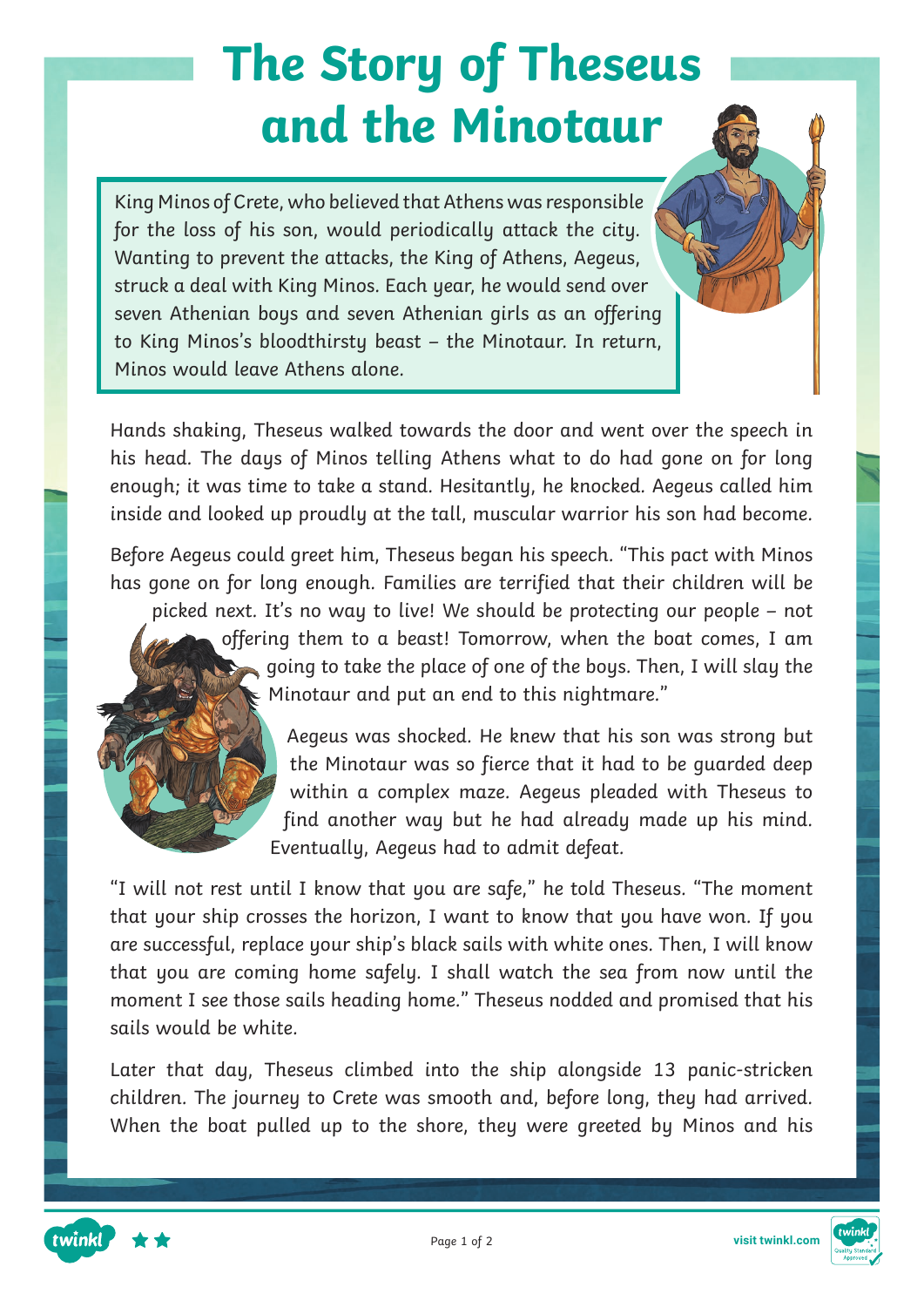### **Theseus and the Minotaur**

daughter, Ariadne. As Minos led the children to the palace to be prepared for the Minotaur, Ariadne pulled Theseus to one side. Desperate to escape from her father's anger, she told Theseus that she would help him if he promised to take her away from Crete.

Agreeing to help, Theseus and Ariadne approached Daedalus - the inventor of the labyrinth that the Minotaur was being kept in. Seeking a chance to be a hero, Daedalus agreed to help. Later that night, the three met at the entrance to the labyrinth.

Revealing a ball of string, Daedalus explained his plan. "This labyrinth has been designed to be so complicated that I can't even escape it. However, if you trail this string behind you, you will be able to use it to retrace your steps. Ariadne and I will stay here to secure it and ensure that nobody else enters. Good luck."



twinkl

With that, the doors to the labyrinth closed and Theseus set off to find the Minotaur. Trailing the string behind him, he searched through the narrow, dim passages until, at last, he was face to face with the beast. The Minotaur was stronger but Theseus was quicker and smarter. After a mighty battle, Theseus emerged victorious: the Minotaur had been defeated.

Theseus immediately made his way to the shore with Ariadne. He had done it! No more children would ever have to meet the Minotaur. At last, Athens had been freed from Minos's deal. Feeling tired but content, Theseus hoisted the black sails of his ship and headed for home, forgetting all about the promise that he had made to his father.

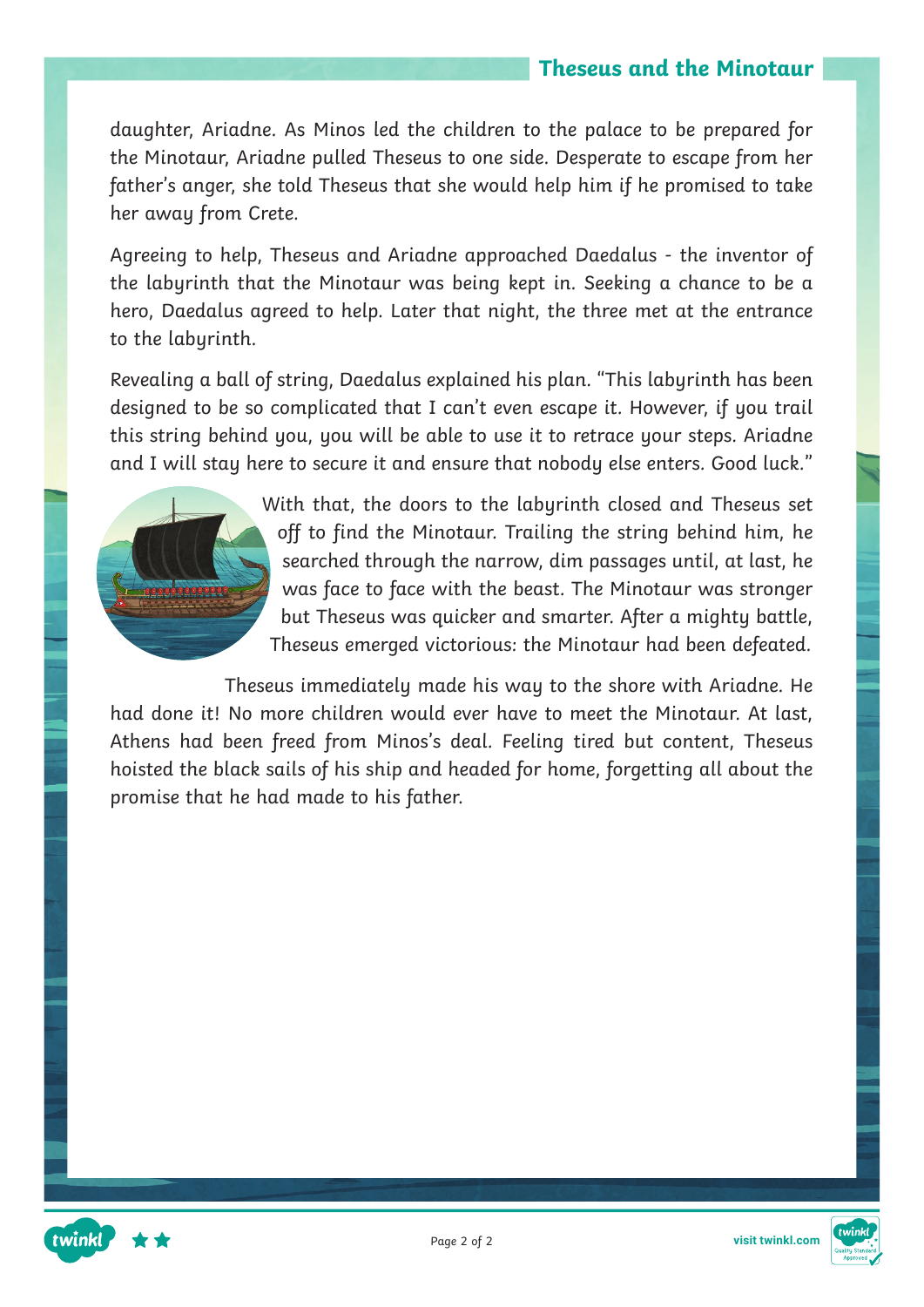# **Questions**

- 1. Which word best describes Theseus's journey to Crete? Tick one.
	- $O$  rough
	- $O$  gentle
	- unsettled
	- $\bigcirc$  rocku
- 2. Number the events from 1-4 to show the order that they occurred.
	- Minos began attacking the city of Athens.
	- Theseus promised to take Ariadne away from Crete.
	- Theseus set sail for Athens.
	- Aegeus struck a deal with Minos.
- 3. Look at the paragraph beginning **Aegeus was shocked**. Find and copy one word or phrase which shows that Aegeus had given up.
- 4. Why did Ariadne help Theseus?
- 5. Name one way in which Theseus was better than the Minotaur.
- 6. Summarise Theseus's plan using 20 words or fewer.

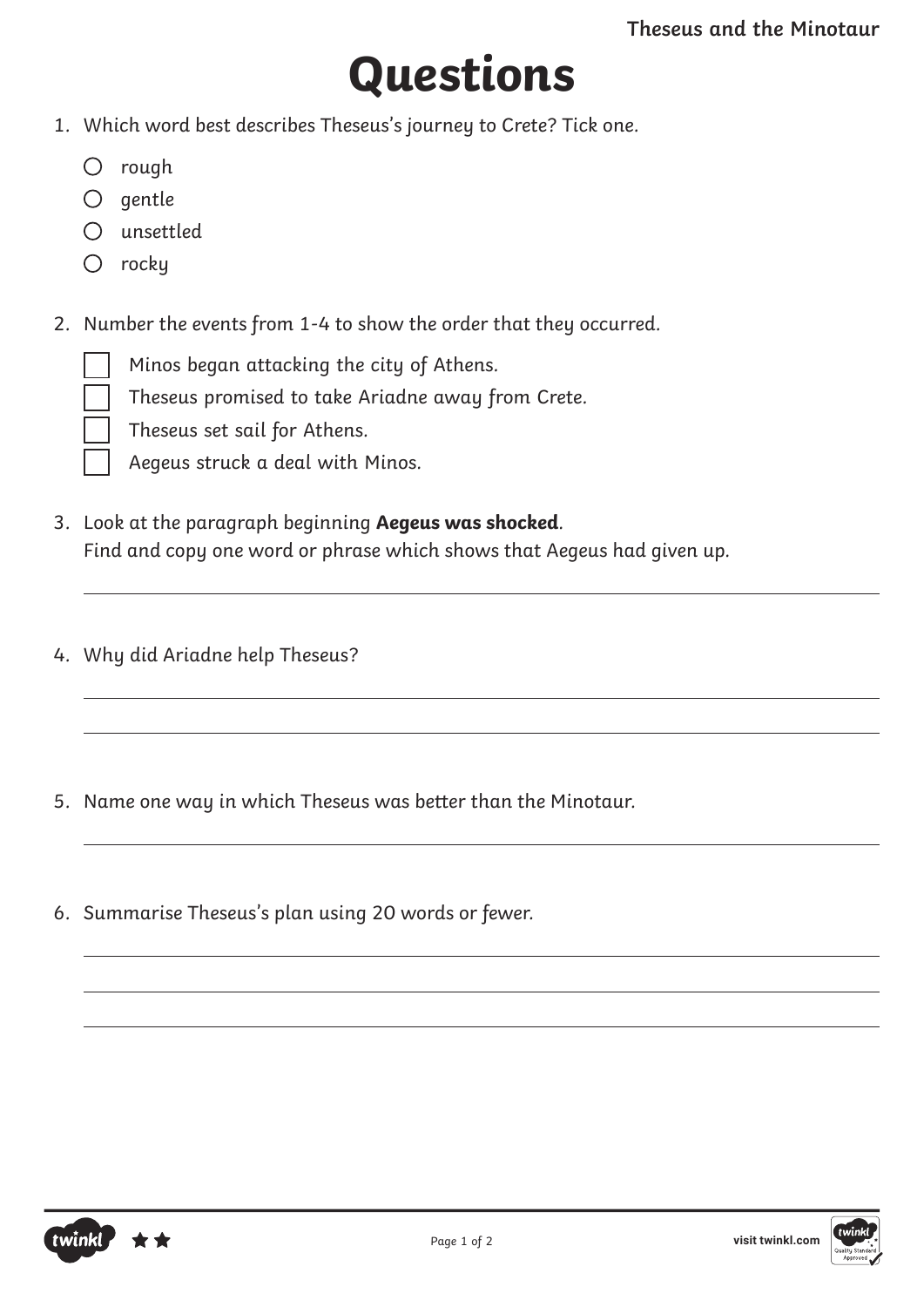7. Compare the characters of Theseus and Aegeus. How are the two different?

8. **…forgetting all about the promise that he had made to his father.** Why do you think that the author has chosen to end the story like this? Explain your answer.

9. Do you think that Theseus was right to go and slay the Minotaur? Explain your answer fully.



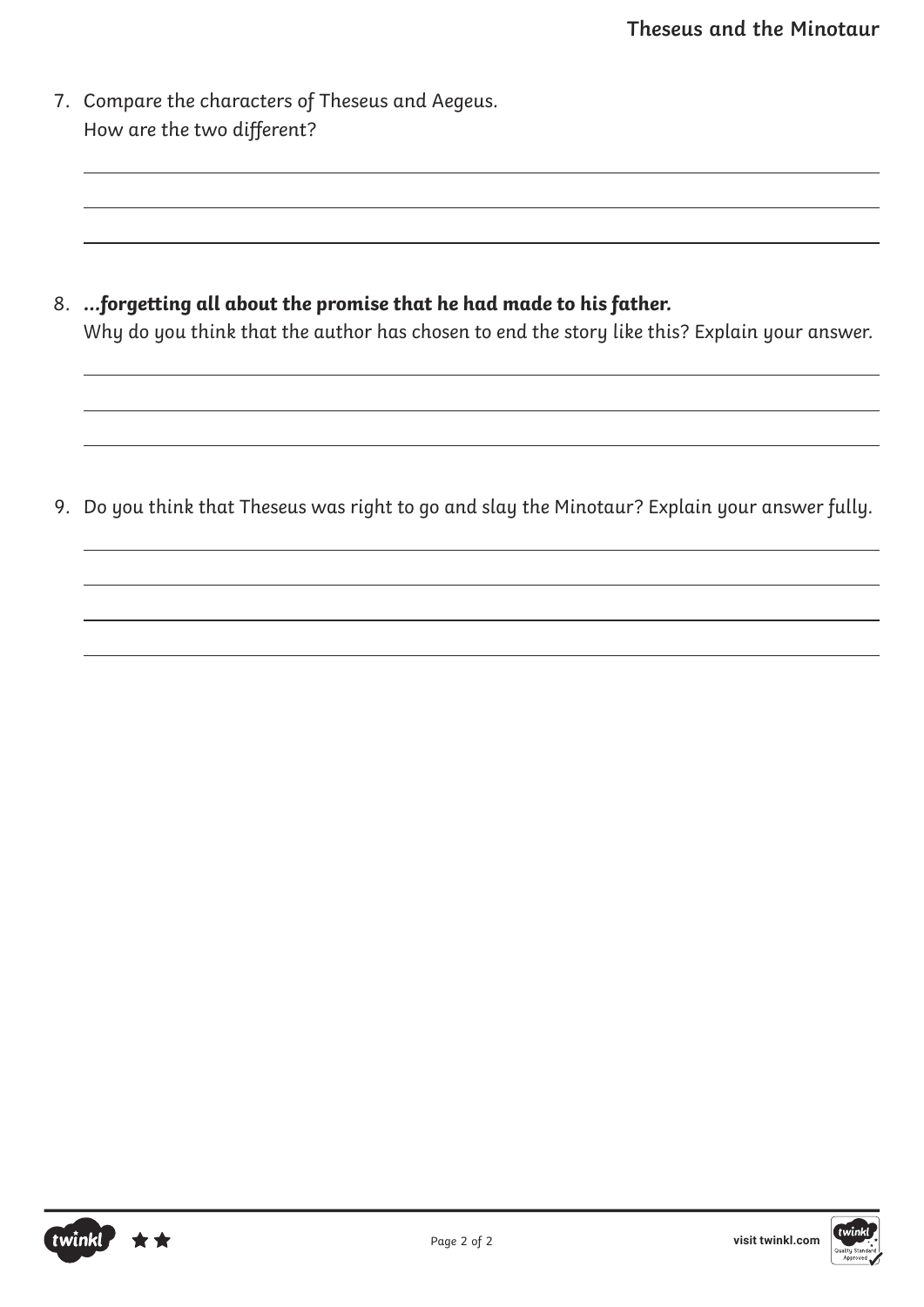## **Answers**

- 1. Which word best describes Theseus's journey to Crete? Tick one.
	- $O$  rough
	- **gentle**
	- unsettled
	- $\bigcirc$  rocku
- 2. Number the events from 1-4 to show the order that they occurred.
	- **1** Minos began attacking the city of Athens.
	- **3** Theseus promised to take Ariadne away from Crete.
	- 4 Theseus set sail for Athens.
	- **2** Aegeus struck a deal with Minos.
- 3. Look at the paragraph beginning **Aegeus was shocked**. Find and copy one word or phrase which shows that Aegeus had given up.

### **Aegeus had to admit defeat.**

- 4. Why did Ariadne help Theseus? **Ariadne helped Theseus because she wanted him to take her away from Crete.**
- 5. Name one way in which Theseus was better than the Minotaur.

**Accept either Theseus was quicker than the Minotaur or Theseus was smarter than the Minotaur.**

6. Summarise Theseus's plan using 20 words or fewer.

**Pupils' own responses, such as: Theseus planned on replacing one of the seven boys so that he could go to Crete and defeat the Minotaur.**

7. Compare the characters of Theseus and Aegeus. How are the two different?

**Pupils' own responses, such as: Theseus is brave but Aegeus is a coward. I think this because Aegeus chose to make a deal with King Minos that put children in danger whereas Theseus chose to put his own life in danger to save those children.**



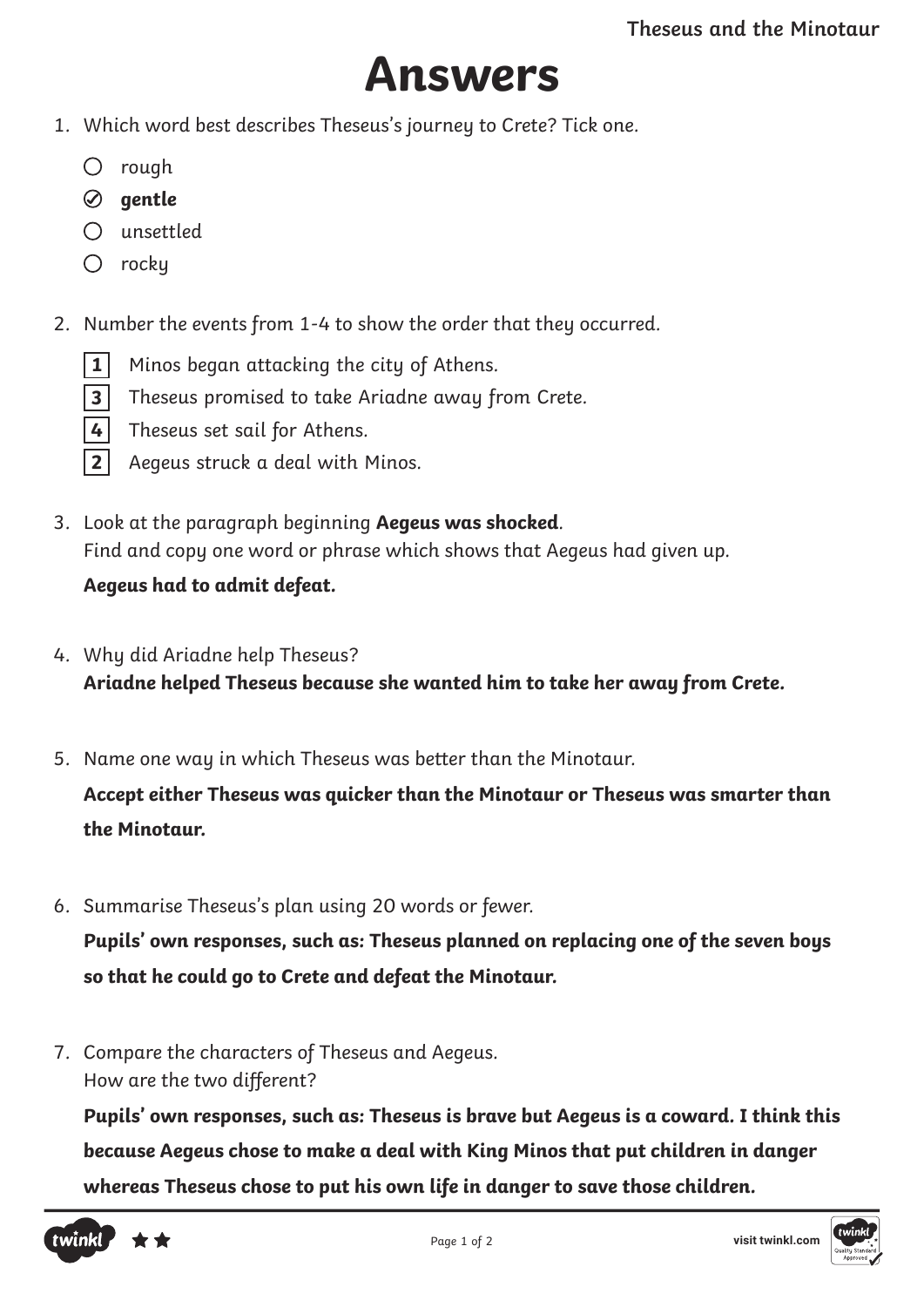#### 8. **…forgetting all about the promise that he had made to his father.**

Why do you think that the author has chosen to end the story like this? Explain your answer. **Pupils' own responses, such as: I think that the author has chosen to end the story like this to make you wonder what happened next. This is because Theseus had promised that he would display white sails if he had been successful but he forgot about this and sailed with black sails instead.**

9. Do you think that Theseus was right to go and slay the Minotaur? Explain your answer fully. **Pupils' own responses, such as: I think that Theseus was right to slay the Minotaur because it stopped defenceless children from getting hurt. It wasn't fair for the kings to make a deal like that and Theseus stopped it from happening any more.**

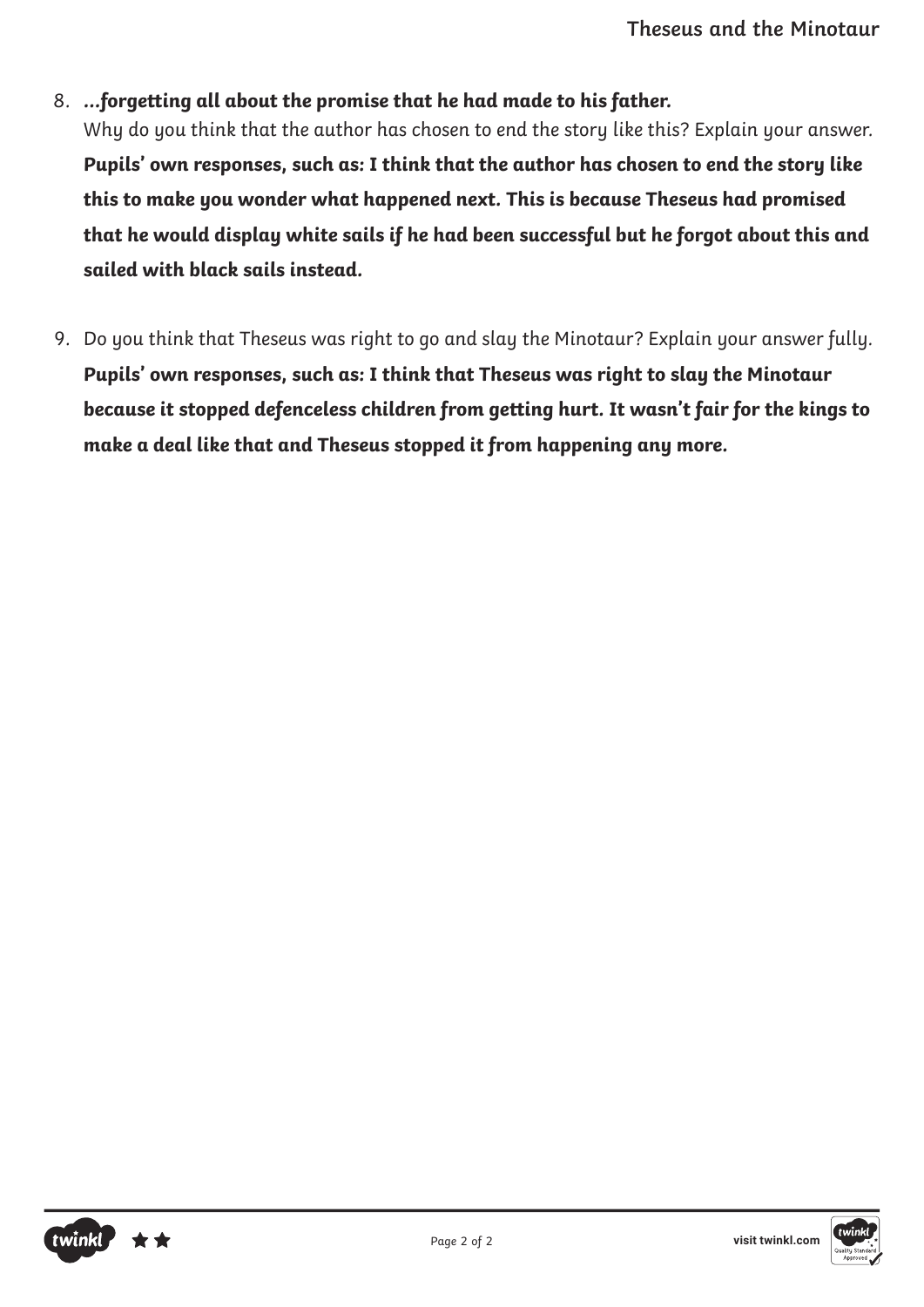# **The Story of Theseus and the Minotaur**

After the loss of his son, King Minos of Crete waged war against Athens. Periodically, he would use his large army to storm the city and wreak havoc. Wanting to prevent the attacks, King Aegeus of Athens eventually struck a deal with King Minos. Each year, he would send over seven Athenian boys and seven Athenian girls as an offering to King Minos's bloodthirsty beast – the Minotaur. In return, Minos would cease the attacks.

Theseus was ready: he had rehearsed the lines in his head a thousand times. He could almost feel the fate of Athens and the fate of defenceless children in his hands. The tyranny of Minos had gone on for long enough; it was time to take a stand. Gingerly, he knocked on the door of his father's study. Aegeus called him inside and looked up at the tall, muscular warrior his son had become. To say that he was proud of Theseus would have been an understatement.

Before Aegeus could greet him, Theseus began his speech. "This pact with Minos has gone on for long enough. Families are terrified that their children will be picked next. It's no way to live! We should be protecting our people – not sending them off like lambs to the slaughter! Tomorrow, when the boat comes, I will take the place of one of the boys. Then, I will slay the Minotaur and put an end to this living nightmare."

Aegeus was aghast. He knew that his son was a fierce protector but to fight the Minotaur – a beast so fierce that it had to be guarded deep within a complex labyrinth – this was something else. Aegeus pleaded with Theseus to find another way; he couldn't bear to think of his son willingly throwing himself at such danger. Eventually, when his arguments had run dry, Aegeus relented.

"I will await the news of your success with bated breath,"  $\overline{\mathbb{I}}$ he told Theseus. "The moment that your ship materialises on the horizon, I want to know that you have won. Should you have been successful, replace your ship's black sails with white ones. I shall watch the sea from now until the moment I see those sails heading home." Theseus nodded and vowed that his sails would be white.

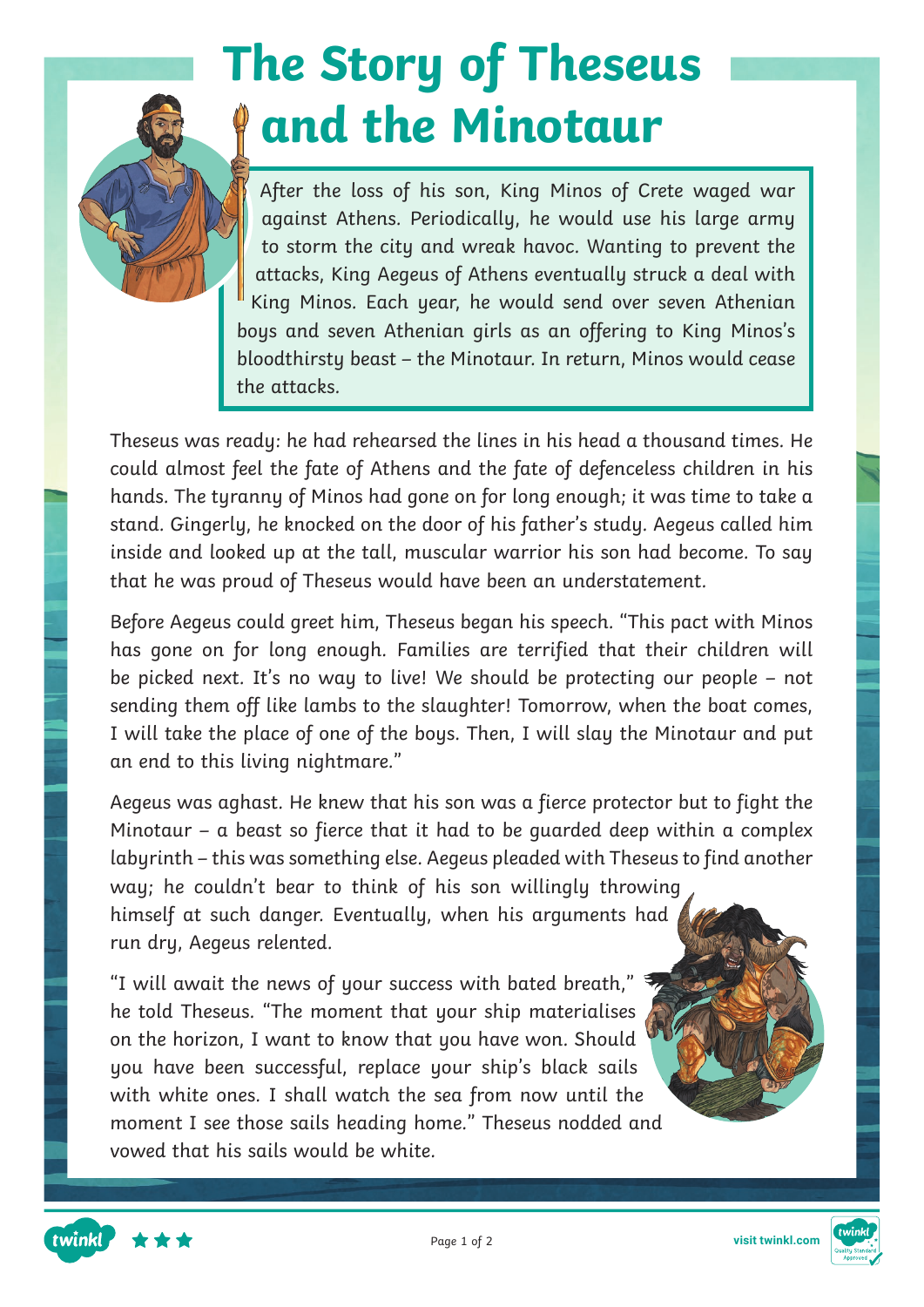### **Theseus and the Minotaur**

Later that day, the two embraced before Theseus climbed into the ship alongside 13 panic-stricken children. The journey to Crete was a smooth one and, before long, they had arrived. When the boat pulled up to the shore, they were met by Minos and his daughter, Ariadne. As Minos led the children to the palace to be cleaned and prepared, Ariadne pulled Theseus to one side. Desperate to escape from the world that her father had built, she offered to aid him in his quest in exchange for safe passage to Athens.

After promising her safe passage away from Crete, Theseus and Ariadne approached Daedalus – the inventor of the complex labyrinth which contained the Minotaur. Desperate to be a part of the heroic feat, Daedalus agreed to help. Later that night, the three met at the entrance to the labyrinth.

Revealing a ball of tightly-wound string, Daedalus explained his plan. "This labyrinth has been designed to be so complex that not even I can escape it. However, should you trail this string behind you, you will be able to retrace your steps. Ariadne and I will stay here to ensure that it stays secure and that nobody else enters. Good luck."

With that, the doors to the labyrinth slammed shut and Theseus set off to find the Minotaur. String trailing behind him, he searched the many lamp-lit passages until, at last, he was face to face with the beast. The Minotaur was stronger but Theseus was quicker and, in the low light of the maze, this proved to be more beneficial. After a mighty battle, Theseus emerged victorious: the Minotaur had been defeated.

Wanting to put as much distance between himself and King Minos as possible, Theseus made his way to shore with Ariadne. He had done it! No more children would have to cower in fear at the idea of meeting the Minotaur. At last, Athens

had been freed from Minos's grasp. Tired from the fight and feeling the contentment of a job well done, Theseus hoisted the black sails of his ship and headed for home, forgetting all about the promise that he had made to his father.





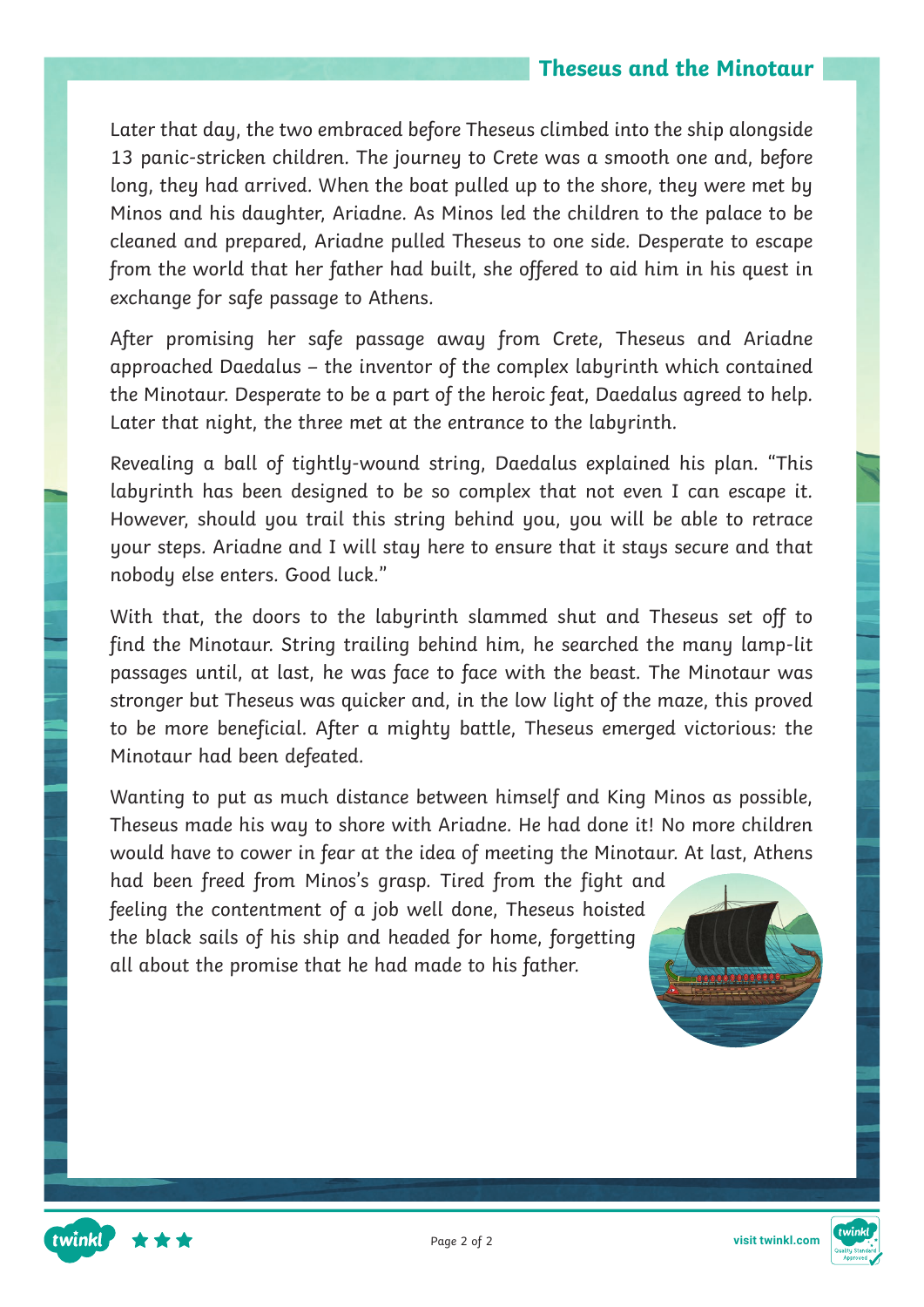## **Questions**

- 1. Who did Theseus promise to take away from Crete? Tick one.
	- $O$  King Minos
	- $O$  King Aegeus
	- Ariadne
	- $O$  Daedalus
- 2. Draw **four** lines and complete each sentence.



- 3. Why did Aegeus eventually give in to Theseus?
- 4. **...forgetting all about the promise that he had made to his father.** What promise had Theseus made?
- 5. Look at the paragraph beginning **"I will await the news..."** Find and copy one word which means the same as appears.



 $\overline{a}$ 

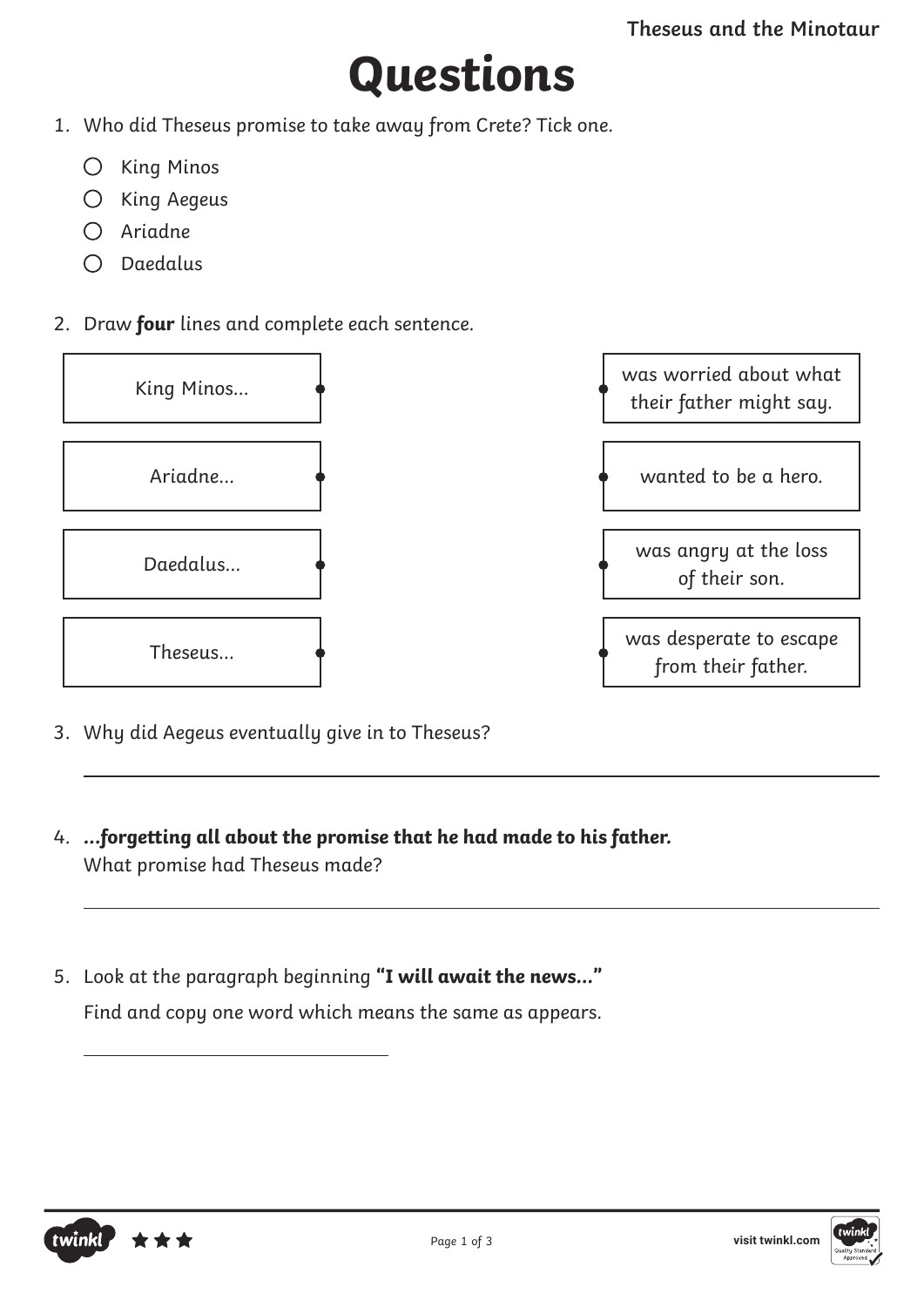6. Argue that Theseus was foolish to defeat the Minotaur.

7. Imagine that you are Aegeus watching Theseus's ship appear over the horizon. Describe how you feel, using the text to support your answer.

8. Using 25 words or fewer, write a suitable next sentence for the text.

- 9. Do you think that Aegeus was right to strike a deal with Minos? Tick one.
	- $O$  yes
	- $O$  no

Fully explain your answer.

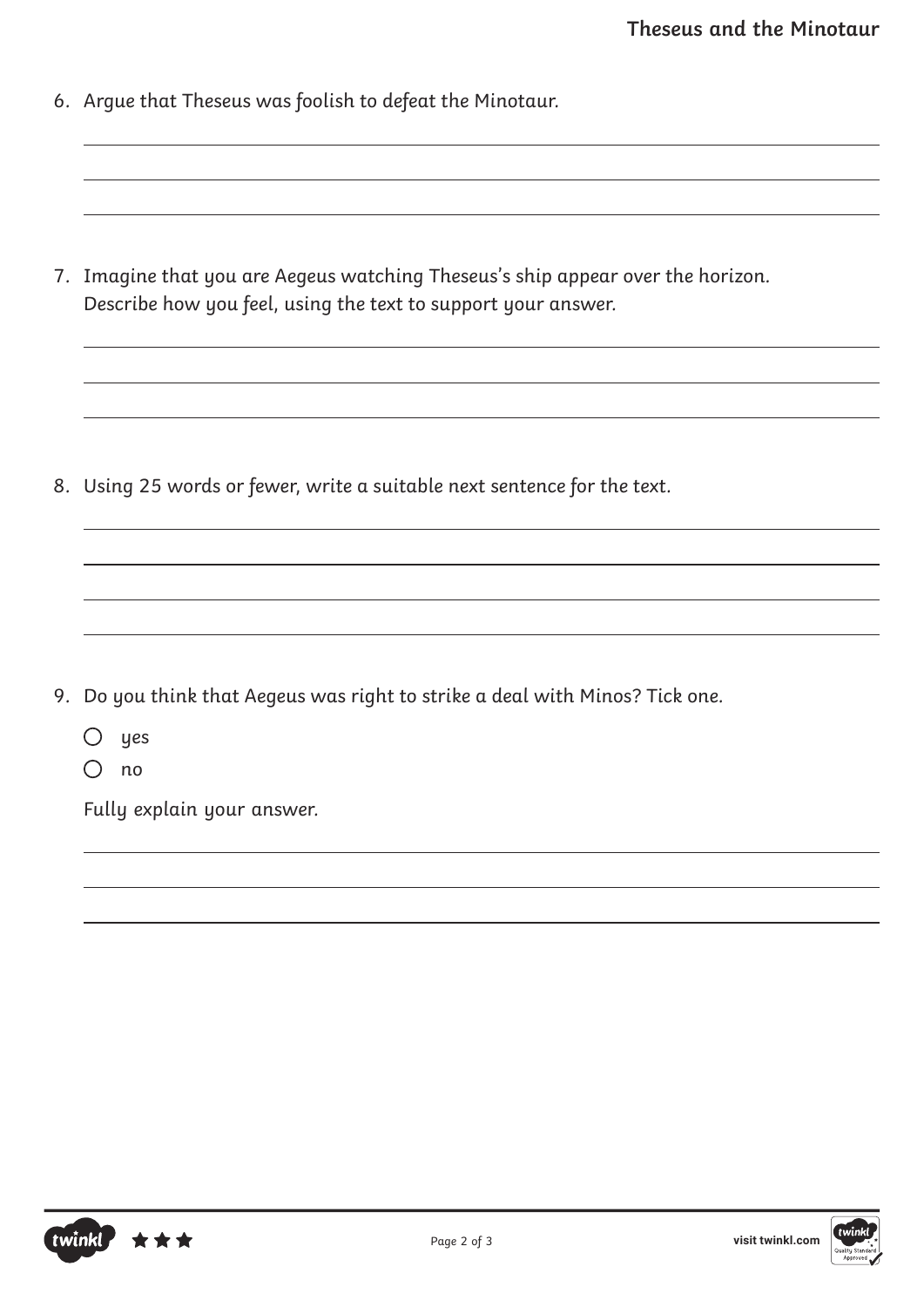- 10. Which of the following words do you think best describes King Minos? Tick one.
	- O furious
	- $O$  cruel
	- O relentless
	- $O$  cowardly

Fully explain your answer.



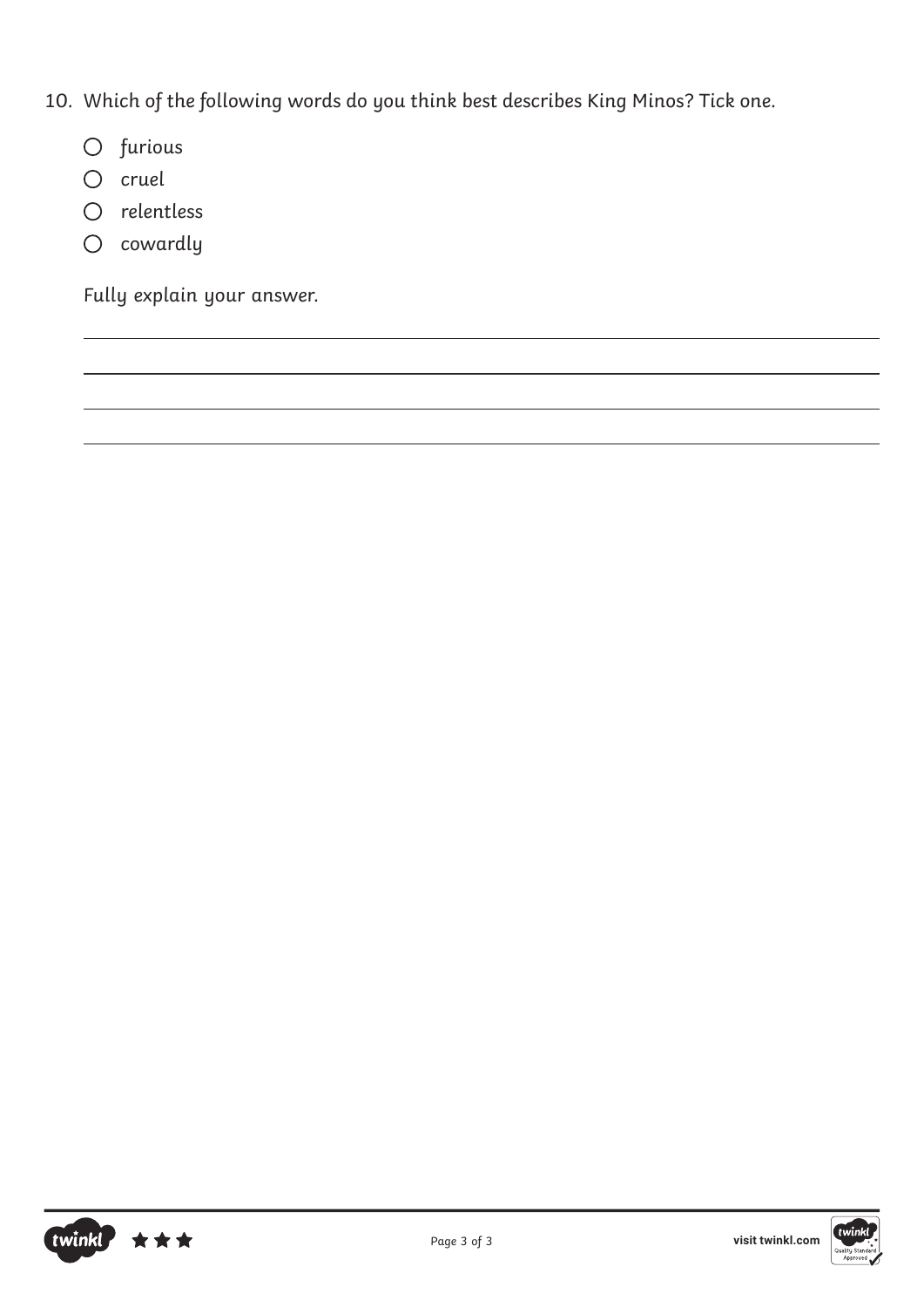### **Answers**

- 1. Who did Theseus promise to take away from Crete? Tick one.
	- $O$  King Minos
	- $O$  King Aegeus
	- **Ariadne**
	- $O$  Daedalus
- 2. Draw **four** lines and complete each sentence.



3. Why did Aegeus eventually give in to Theseus?

**Aegeus eventually gave in to Theseus because his arguments had run dry.**

4. **...forgetting all about the promise that he had made to his father.** What promise had Theseus made? **Theseus had promised to change his sails to white if he was successful.**

5. Look at the paragraph beginning **"I will await the news..."** Find and copy one word which means the same as appears. **materialises**